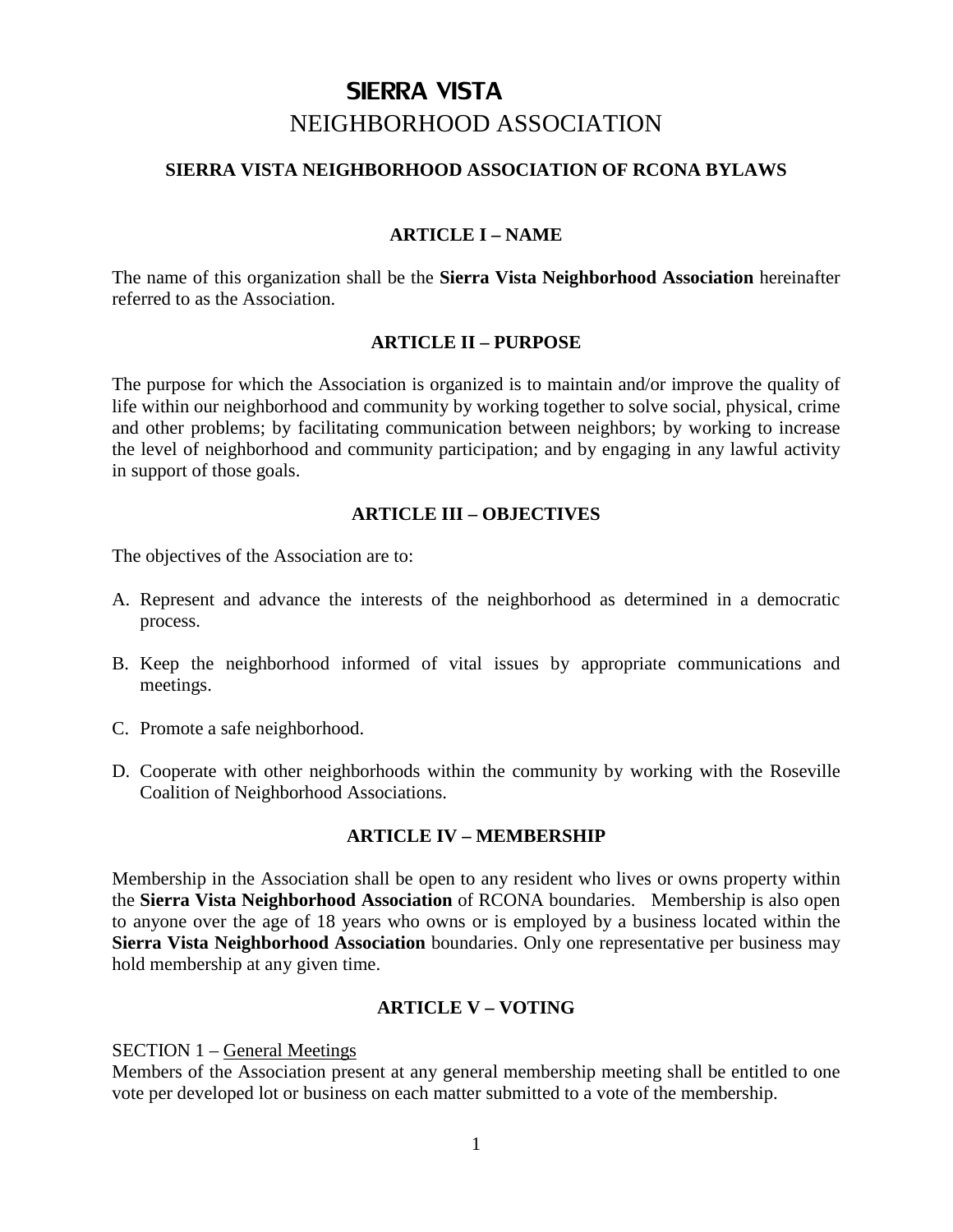### SECTION 2 – Board Meetings

Only voting members of the Board shall be entitled to vote at Board meetings.

### SECTION 3 – Quorum

- A. A Quorum as defined here shall be necessary for the transaction of all Association business.
- B. General Association Meetings: seven (7) voting members of the Association are required to be present to constitute a quorum for general association meetings.
- C. Board Meetings: A quorum is defined as having present a majority of the voting members of the Board.

# **ARTICLE VI – MEETINGS AND ORGANIZATION**

#### SECTION 1 – General Meetings

The Association shall conduct one (1) Annual Election Meeting to be held each year; other General Association meetings shall be conducted at least Quarterly and at such other times as called by the Board.

#### SECTION 2 – Board Meetings

Meetings of the Board are recommended to be held at least quarterly. *[RCONA requires at least quarterly, but recommends monthly meetings].*

### SECTION 3 - Special Meetings

Special meetings of the Board or Association may be called by the president or any three (3) board members providing at least 48 hours of notice is given to all Association members by any manner that ensures notification is made to all members within the 48 hour time frame, to include, but not limited to flyer, newsletter, e-mail, telephone call, direct mail, or direct person to person word of mouth.

#### SECTION 4 - Notice of Meetings

A notice of Association and Board meetings shall be publicized within the neighborhood a minimum of seven (7) days prior to the meeting. This notice requirement may be waived where meetings are regularly scheduled at the same date, time and place.

#### SECTION 5 – Membership Rights

The privilege of holding office, introducing motions, and voting shall be limited to the members of the Association.

SECTION 6 – Fiscal Year

The fiscal year of the Association shall run from January to December.

# **ARTICLE VII – BOARD OF DIRECTORS**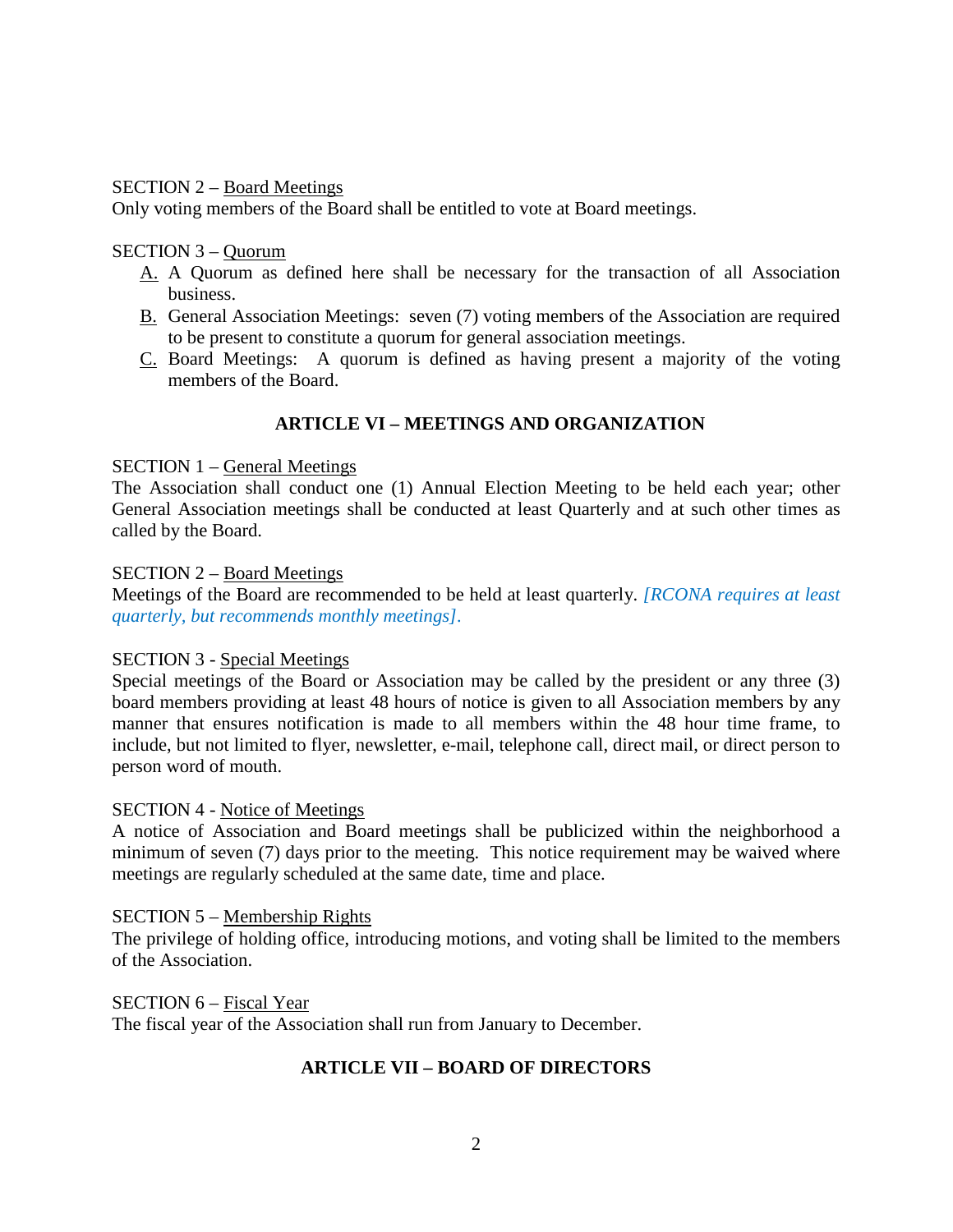### SECTION 1 – Number and Tenure

The Board of Directors shall consist of at least five (5), and no more than seven (7) members including the officers set forth in Article VIII. Voting members of the Board shall be as specified herewith: elected Officers, Members-At-Large, RCONA Representatives or as otherwise specified herein:  $\mathbf{n}/\mathbf{a}$ 

#### SECTION 2 – General Powers

The Board shall manage the affairs of the Association and shall have full authority to set policy and speak on behalf of the Association.

#### SECTION 3 – Vacancies

Except for the office of president, any vacancy occurring in the Board shall be filled by the Board for the balance of the unexpired portion of the term. A vacancy may be assumed to exist whenever a Board member misses three (3) consecutive meetings without excuse. A meeting, for the purposes of this section shall be defined as a Board or general membership meeting for which the member had at least seven (7) days prior notice. A vacancy in the office of president shall be filled by the vice-president.

#### SECTION 4 – Notice of Meetings

Notice of Board meetings may be given in writing or orally, at least seven (7) days prior to the meeting and is deemed to have occurred if the meeting is held at a prearranged and customary time and location. In case of an emergency, which is so defined by the President or any three directors, twenty-four hours' notice shall suffice and business may be conducted with the exception of bylaws amendments or elections.

### **ARTICLE VIII – OFFICERS**

### SECTION 1 – Positions and Duties

#### A. President

The president is the executive officer of the Association and shall prepare agendas for and preside at all meetings of the Board and the Association, appoint and be an ex-officio member of all committees, enforce these bylaws, sign all contracts, and co-sign all checks drawn on the account of the Association. The president shall have the right to approve all statements made on behalf of the Association.

#### B. Vice-President

The vice-president shall fulfill the duties of the president in the president's absence or departure, co-sign checks drawn on Association accounts, and shall have other duties as delegated.

### C. Secretary

The Secretary shall be responsible for keeping an accurate record of all business conducted at meetings of the Association, keep and update these bylaws, and prepare ballots for Association elections. Meeting minutes should always include the names of attendees, the beginning and ending balance and list of expenditures of the Association's checking account since the last reporting and all motions that were voted upon. Meeting minutes should be distributed to the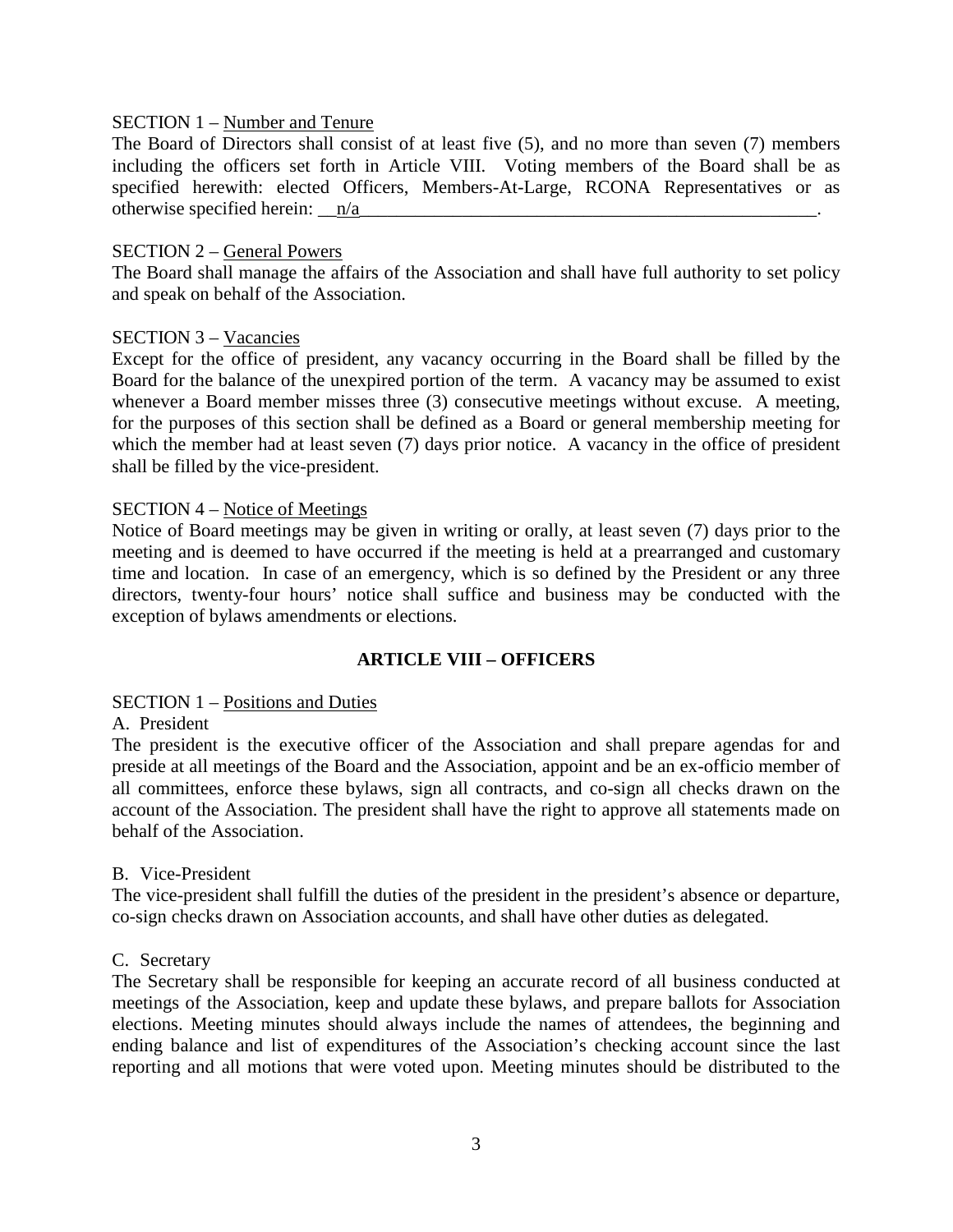Board of Directors within a reasonable time frame (not to exceed two weeks following the meeting).

### D. Treasurer

The treasurer shall be responsible for Association monies, shall keep an accurate record of receipts and expenditures, shall ensure every check in excess of \$200 has two authorized signatures and can sign checks drawn on the account of the Association. Expenditures must be approved by a majority vote of the Board of Directors.

### SECTION 2 – Nominations & Elections

### A. Nominations for Office

The Board will receive nominations and prepare a slate of nominees thirty (30) days prior to the meeting. Any member in good standing who has submitted a statement of interest to the Board within the announced time frame shall be included in the ballot. If there is but one nominee for an office, the Board may agree to dispense with a ballot for this position and do a voice vote.

### B. Elections

Officers and Board members shall be elected by the Association members present at the Annual Election Meeting, and shall each serve a one (1) year term. An alternate option would allow the general membership to elect the Board and have the Board elect the officers. The secretary shall prepare a written ballot for use at the Annual Meeting.Only one vote per developed lot or business will be allowed.This section allows only those present at the Annual Meeting to vote.

### SECTION 3 – Removal from Office

Any officer may be removed from office for cause at any meeting by a two-thirds vote of the Board providing that notice has been furnished to the officer and to all other Board members at least two weeks prior to the meeting. A Board of 5 (five) members will require a vote of three to form a majority. The two-thirds majority requirement will be adjusted by rounding up to the nearest whole number based on the total numbers of voting Board members.

# **ARTICLE IX – CONFLICT OF INTEREST**

### SECTION 1 – Definition

A conflict of interest exists for an Association member or a Board member whenever that person holds a personal financial interest which will be impacted by the action or inaction by the Association on a proposal before the membership or Board. Examples of a personal financial interest would include ownership, plans to purchase or involvement in a transaction to buy or sell property the use or control of which is under discussion by the Association or its Board of Directors. In addition, a conflict of interest exists when the member's loyalties or actions are divided between the interests of the Association and those of another. Both the fact and the appearance of a conflict of interest must be avoided.

### SECTION 2 – Declaring the Conflict of Interest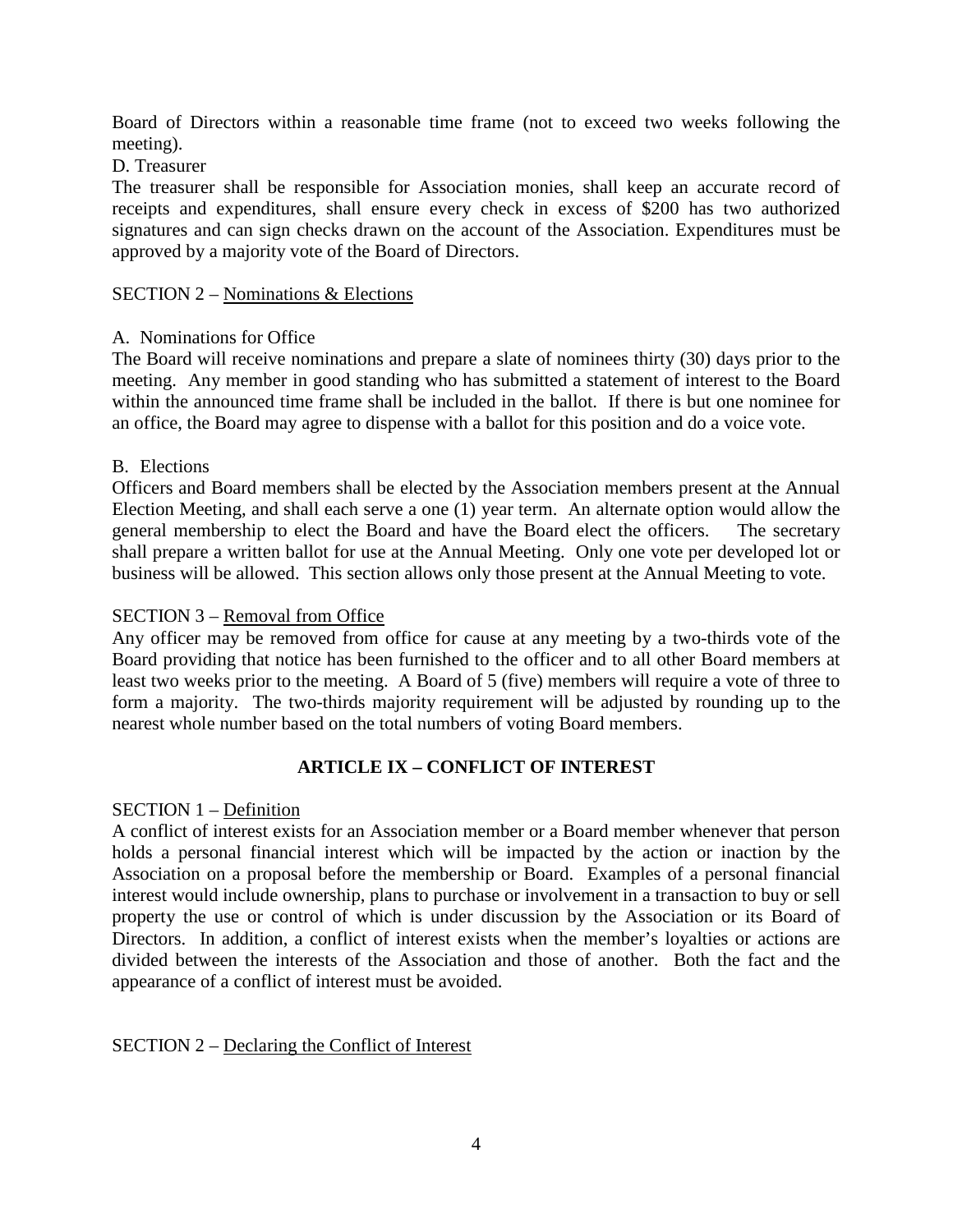Whenever a member or Board member determines that he/she has a conflict of interest relating to an item under discussion, he/she must inform the body (Association or Board) hearing the proposal that the conflict of interest exists.

### SECTION 3 – Abstention from Voting

Members or Board members shall not vote on matters in which they have a conflict of interest.

# **ARTICLE X – GRIEVANCE PROCEDURES**

### SECTION 1 - Eligibility to File a Grievance

A person or group adversely affected by a decision or policy of the Association may submit in writing a complaint to the President of the Association. Said complaint must be submitted within thirty (30) days of the decision or policy being made.

### SECTION 2 – Complaint Process

Within thirty (30) days following the receipt of a complaint, the President shall arrange with the petitioner, a mutually acceptable time and place for a review of the complaint by the Board. The Board will make a good faith effort to resolve the complaint with the petitioner.

### SECTION 3 – Final Resolution

Following presentation of the grievance and discussion before the Board, a vote of the Board will be held. The majority decision of that vote will be the final decision without prejudice (see RCONA Appeal Procedure) and shall be so entered in the minutes of the meeting.

# **ARTICLE XI –NON-DISCRIMINATION**

The Association shall not discriminate against individuals or groups on the basis of race, religion, color, gender, sexual orientation, age, disability, national origin, income or political affiliation in any of its policies, recommendations or actions.

# **ARTICLE XII—POLITICAL ACTIVITY**

The Association shall not officially support or oppose any local or statewide candidate for elective office or initiative, referendum or recall measure, either before or after such candidate or measure has qualified for the ballot. Nothing in the foregoing shall prevent the Association from participating in city council, commission, or board proceedings on local issues of interest provided that such participation does not involve an initiative, referendum, recall, or candidate for elective office.

# **ARTICLE XIII – AMENDMENT OF BYLAWS**

These bylaws may be amended at any General or Special meeting of the neighborhood association by a two-thirds vote of the members in attendance, provided that fifteen (15) days advance written notice has been provided to the entire membership of the Association. No proxy votes will be allowed.